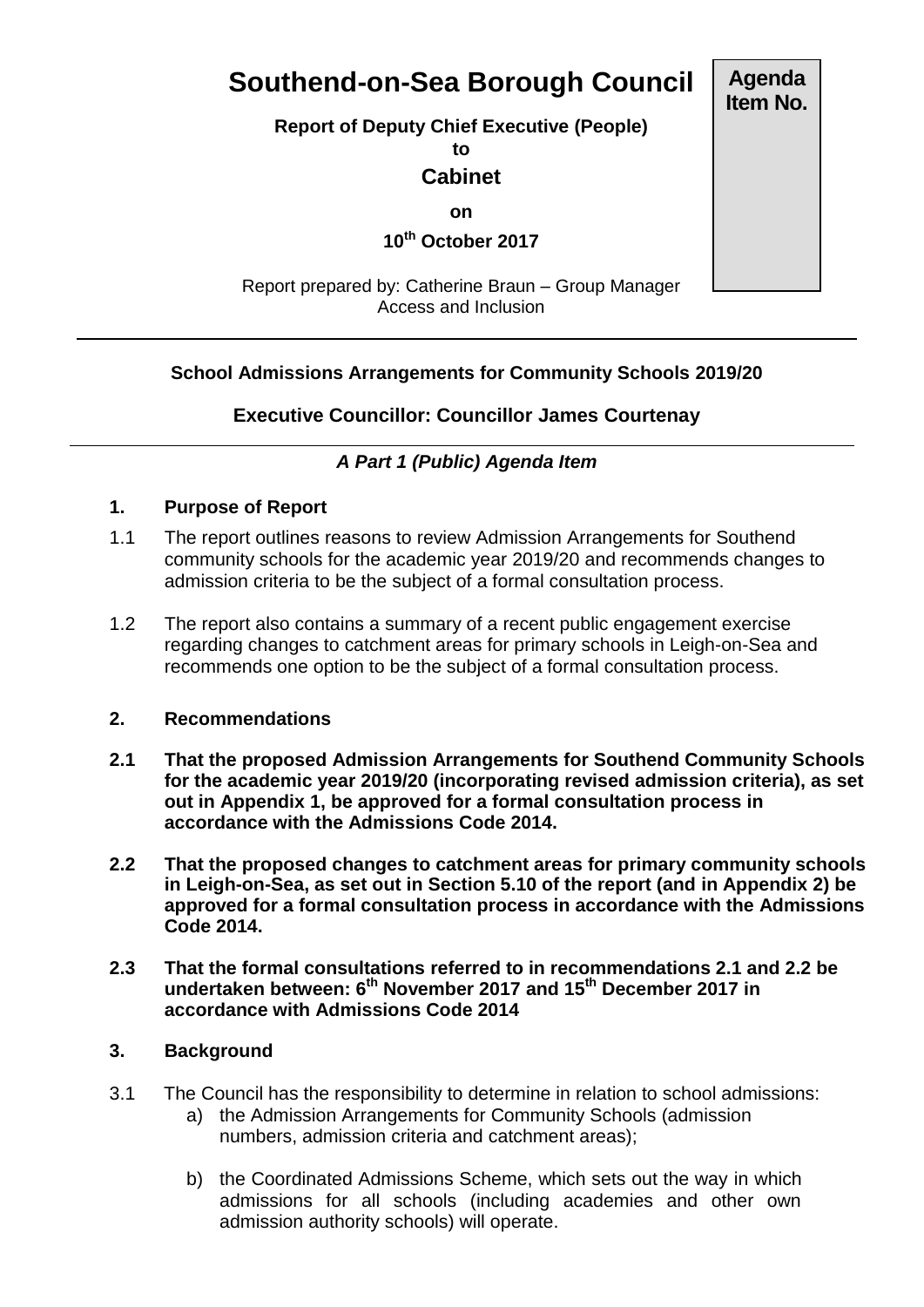- 3.2 The 2019 Coordinated Admissions Scheme was approved in principle by Council on the 19<sup>th</sup> September 2017, with the agreement that approval of any minor amendments, following consultation with all schools, be delegated to the Deputy Chief Executive (People) in consultation with the Executive Councillor for Children & Learning.
- 3.3 For community schools, the local authority (as the admission authority) **must** consult on the Admission Arrangements at least every seven years, even if there are no changes.
- 3.4 Through consultation with community schools, there are proposed changes for the 2019 Admission Arrangements, specifically the admission criteria and for some schools changes to catchment areas and therefore, if agreed by Cabinet there is a requirement for a full public consultation.
- 3.5 The current Admission Arrangements were last consulted on and approved by Cabinet in September 2013 (six years ago). If a consultation does not take place this year for 2019 arrangements, according to the Admissions Code 2014, a consultation **must** take place next year for the 2020 Admission Arrangements.
- 3.6 Own Admission Authorities (Academy and Foundation Schools) have absorbed the Council's catchment areas and therefore to consult on catchments provides an added level of complexity as the local authority will require the full collaboration and agreement of all schools in any area that has proposed changes to catchments.
- 3.7 For community schools, the local authority (as the admission authority) **must**  consult the governing body of each school where it proposes either to increase or keep the same PAN (Published Admission Numbers).
- 3.8 Admission Arrangements for community schools must be determined by 28<sup>th</sup> February 2018 and included in a composite prospectus by 15<sup>th</sup> March 2018.
- 3.9 It is anticipated that the majority of Academy Primary Schools in Southend-on-Sea will be consulting for their 2019/20 arrangements. Many academies have indicated that they will be proposing changes to their arrangements (namely the criteria).

## **4. Admission Arrangements for 2019/20**

### **4.1 Published Admission Numbers**

4.1.1 There are currently no proposed changes to the Admission Limits from 2018/19. The proposed admission limits for all community primary schools for September 2019 are shown on Page 3 of the Admission Arrangements for Community Schools at **Appendix 1**.

## **4.2 Admission Criteria**

4.2.1 From a consultation exercise requests were made by the Community School Head Teachers and Chair of Governors changes to make changes to Admission Arrangements for Community Schools for academic year 2019/20 incorporating revised admission criteria. It is recommended that these changes to Admission Arrangements be the subject of a formal consultation process. The proposed changes are shown in **Appendix 1***.*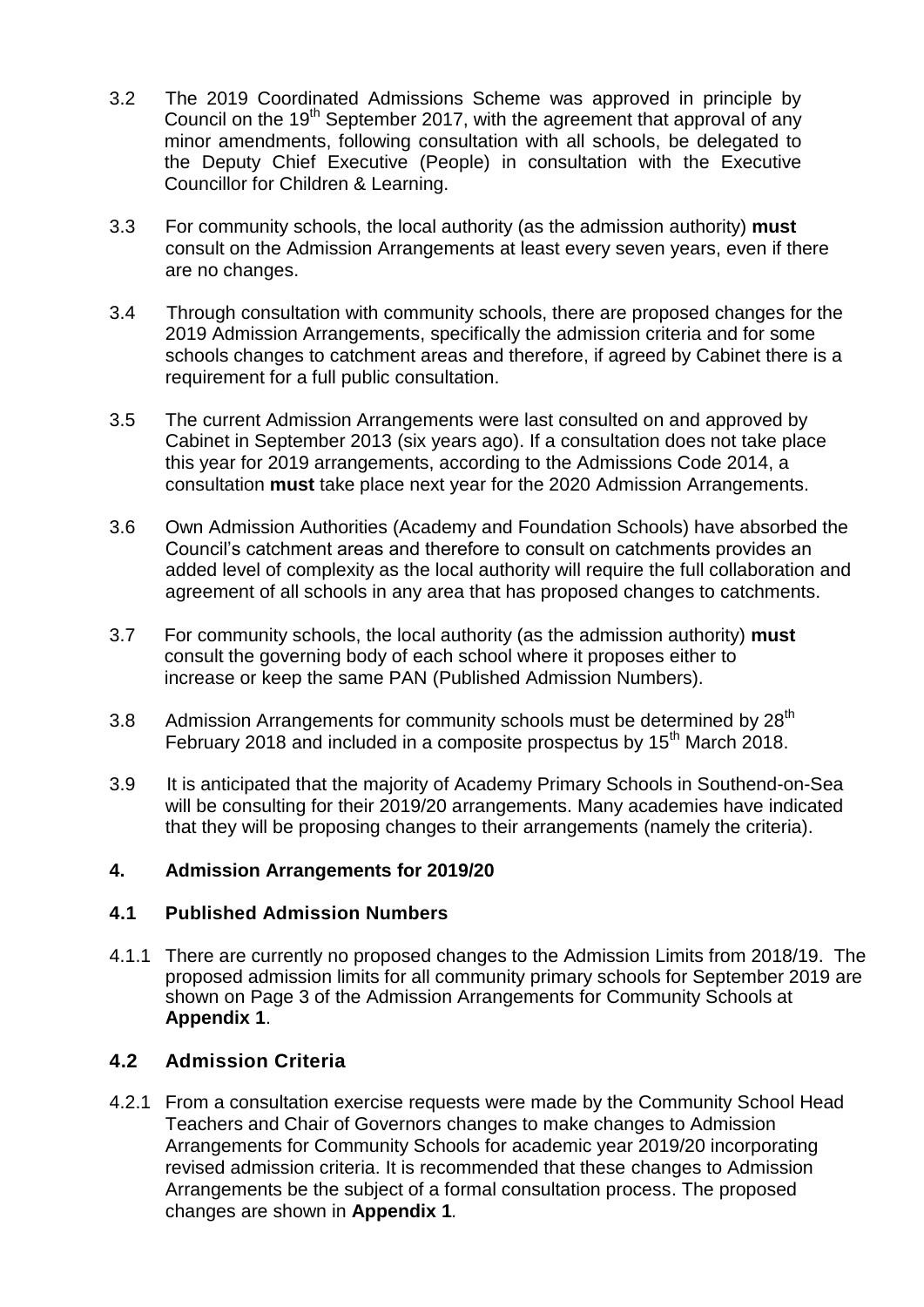- 4.2.2 **Appendix 1** currently identifies criteria for Leigh community schools (those identified in grey) based upon proposed arrangements that will need to be modified to fit the final proposal. The criteria proposed are dependent upon the outcome of either a catchment or priority area model, to be decided by Members.
- 4.2.3 A summary of responses from the Phase 1 Listening and Engagement sessions, Catchment Consultation email responses and the Catchment Area survey (including community feedback on proposed admission criteria) can be found within **Appendix 2.**
- **4.3 Proposal to introduce the criteria: 'Pupils of Temple Sutton Nursery'**

Children will be ranked in this admission category for Temple Sutton Primary School if they are on roll in Temple Sutton Nursery which is part of the school during the year before admission. In regard to the main round children must be part of Temple Sutton Nursery before the application closing date of  $15<sup>th</sup>$  January of any given year. This is to enable the admission authority to rank applications accordingly. Children admitted to the nursery after 15<sup>th</sup> January will be ranked under these criteria after the national offer day  $(16^{th}$  April).

## **4.4 Proposal to introduce the criteria: Pupils eligible for pupil premium at West Leigh Infant School**

- 4.4.1 The DfE has encouraged introducing priority for pupils eligible for 'pupil premium'. West Leigh Infant School would like to afford parents this priority to allow, in any year of oversubscription, that this group gains priority for admittance.
- 4.4.2 The reasons identified for not introducing this criteria by other community schools has predominantly been due to pupils eligible for pupil premium having historically gained admission to the school through current arrangements.
- 4.4.3 Parents will need to indicate on the application form or/and supplementary information form or notify the Local Authority in writing if they are eligible or registered for pupil premium. Any disclosure for pupil premium will be used only to rank applications against the admission criteria and will not be held for any other purpose.

## **4.5 Proposal to introduce the criteria: 'Pupils of staff'**

- 4.5.1 The ability to recruit and retain good and outstanding teachers has been raised as a significant concern by Southend schools (and identified across Essex) due to significant reductions in eligible teachers applying for posts and continuing in the profession. This proposal has been requested by schools to encourage good teachers to apply to and remain in Southend community schools.
- 4.5.2 Children will be ranked in admission criteria 3 if they are children of staff in either or both of the following circumstances:
	- a) where the member of teaching or professional staff has been employed at the school (for infant and junior schools it will be staff at either school) for two or more years at the time at which the application for admission to the school is made,

and/or

b) the member of staff is recruited to fill a vacant post for which there is a demonstrable specialist skill shortage.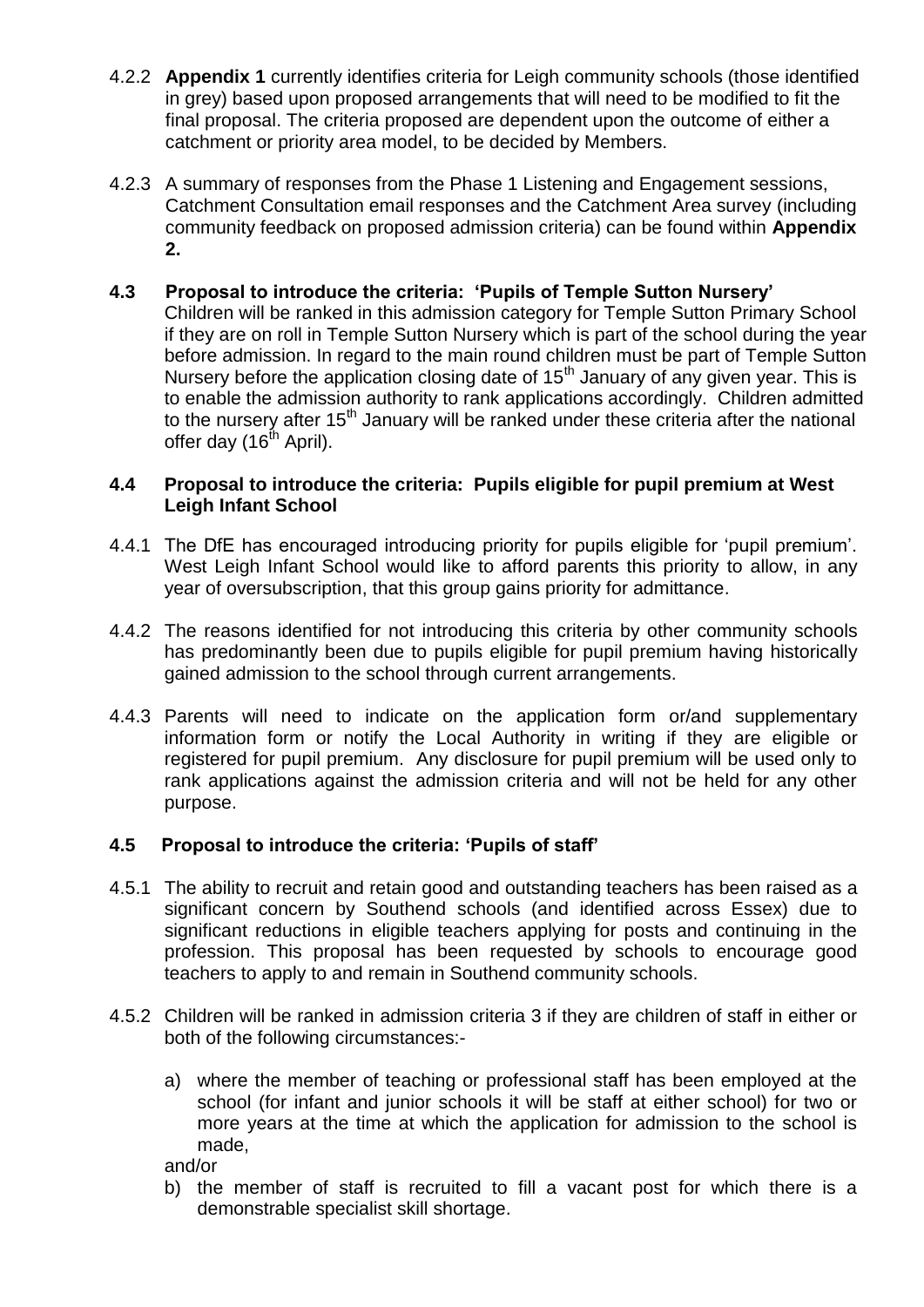- 4.5.3 Pupils of staff are prioritised in the criteria as agreed with the Head Teachers of each school, some placing before or after catchment criteria.
- 4.5.4 Two schools in Southend have had this category in their admission criteria for a number of years and over the last five years only one child has gained admission under this criterion.
- 4.5.5 A number of own admission authority schools have identified that they will be consulting on adding this criteria to their arrangements for 2019/20. Choosing to not add a priority for children of staff to community school criteria could disadvantage community schools from employing and retaining good teachers.

### **4.6 Explanatory notes**

- 4.6.1 The explanatory notes have been updated to align to the requirements of The School Admissions Code 2014.
- 4.6.2 Details in the explanatory notes are as provided to Cabinet with the proposed 'Coordinated Scheme 2019/20' at the meeting of 19<sup>th</sup> September 2017 and are currently under consultation with schools. It is not anticipated there will be any significant changes.

#### **4.7 Fraudulent or Intentionally Misleading Applications**

- 4.7.1 The pre-consultation and engagement exercise received a number of concerns from the public regarding potentially fraudulent or intentionally misleading applications impacting negatively upon over subscription for the schools in South Leigh.
- 4.7.2 It has been suggested that high numbers of parents are regularly making fraudulent applications or taking a second property under a short tenancy lease within the catchment area during the reception application round with no intention of living in the area post National Offer Day.
- 4.7.3 The Council has committed to a full evaluation of current processes for identifying and withdrawing fraudulent or intentionally misleading applications and where possible and in accordance with the admission code, strengthen current systems.

## **5 Catchment Areas**

- 5.1 The proposed catchment areas for community primary schools for academic year 2019/20 have been added to the Proposed Admissions Arrangements for Community Schools document (**Appendix 1**), pending decision from Cabinet.
- 5.2 **Appendix 2** summarises the recent pre-consultation engagement exercise with the public regarding changes to catchment areas for primary schools in Leigh-on-Sea. Members are asked to consider and agree the preferred option for catchment areas for Leigh primary community schools to be included in the proposed formal consultation for 2019 arrangements in accordance with Admissions Code 2014
- 5.3 Results from the online survey identified that Model B was preferred by a small majority (31%).
- 5.4 Admission Forum from its meeting of the 26<sup>th</sup> September 2017, discussed the merits and disadvantages of all models and the impact upon children and families, discounting those models that didn't provide a clear solution.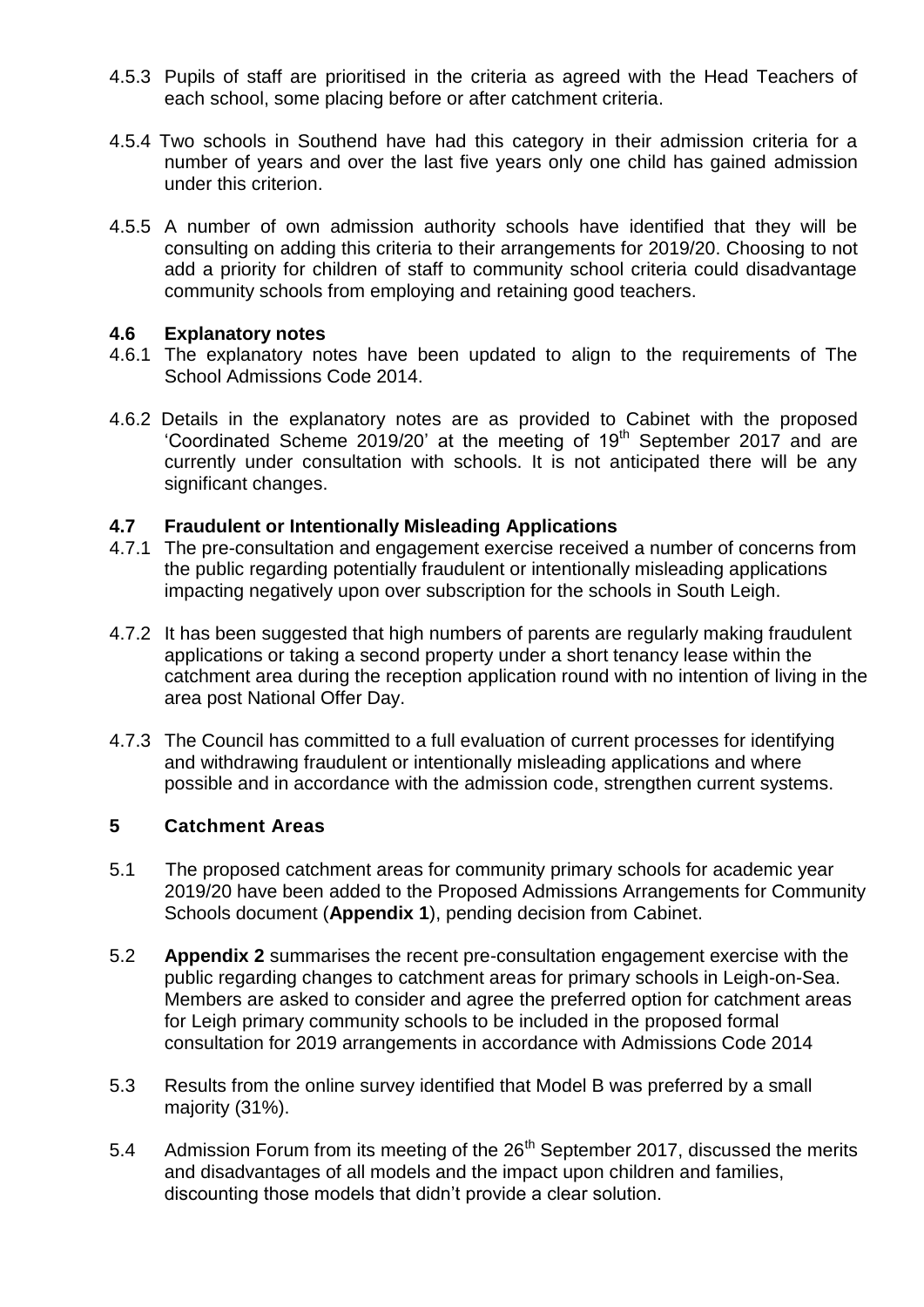- 5.5 One of the alternative models discussed (Model K), received support from all forum members. It was identified that the model continued to provide choice and prioritises all current catchment arrangements in lower birth years. It also addresses and allows parents to have a reasonable expectation on a catchment area for years of higher demand, providing greater assurance for those living on the Southend borders. Members recognised that the model was a softer and less drastic approach than Model A (based upon worst case scenario) and demonstrates that community and school concerns have been listened to.
- 5.6 A private vote, excluding all local authority officers and admission forum members, schools and academies with a vested interest in the outcome was taken. Members voted unanimously, resulting in a recommendation for Model K, which identifies priority areas for those that have been moved out of catchment, in areas of frequent over subscription, including siblings.
- 5.7 The council was in support of this recommendation and requested the collaboration from affected Own Admission Authorities to agree this model for formal consultation. All own admission authorities gave their agreement to the model with the exception of one.
- 5.8 Legra Academy Trust wanted assurances regarding the size of the areas being moved to Darlinghurst School (average pupil product) and raised concerns regarding the lack of clear break away from the current catchment model. For these reasons, Legra would only agree to support Model K catchment changes under certain conditions:
	- 'That there is no priority for pupils in the new Darlinghurst catchment area in the event that Chalkwell and/or Leigh North Street are under subscribed in any one year
	- That the catchment areas for Chalkwell and Leigh North Street are changed so that there is no overlap with the new Darlinghurst catchment area.'
- 5.9 Catchment areas must be designed so that they are reasonable and clearly defined. Where there are proposed changes to catchment areas, all affected admission authorities should work in collaboration to ensure that all catchment areas are aligned across the borough prior to consultation, with no areas left unidentified.
- 5.10 The final recommended model proposes the following elements (refer to **Appendix 2** Pages 26 – 28):
	- (a) To move a section of West Leigh Schools current catchment area (area 1) to Leigh North Street but identify these roads as a priority area, which in years of any under subscription will prioritise these residents over any other area after catchment applications. Equally, all siblings within both catchment and the area 1 priority area will have equal precedence before catchment.
	- (b) To move a section of Leigh North Street Primary's current catchment area (area 2) to Darlinghurst School, prioritising all siblings before catchment.
	- (c) To move a section of Chalkwell Hall Schools current catchment area (area 3) to Darlinghurst School, prioritising all siblings before catchment.
	- (d) To move a section of Fairways Primary's current catchment area (area 4) to Blenheim Primary School, prioritising all siblings before catchment.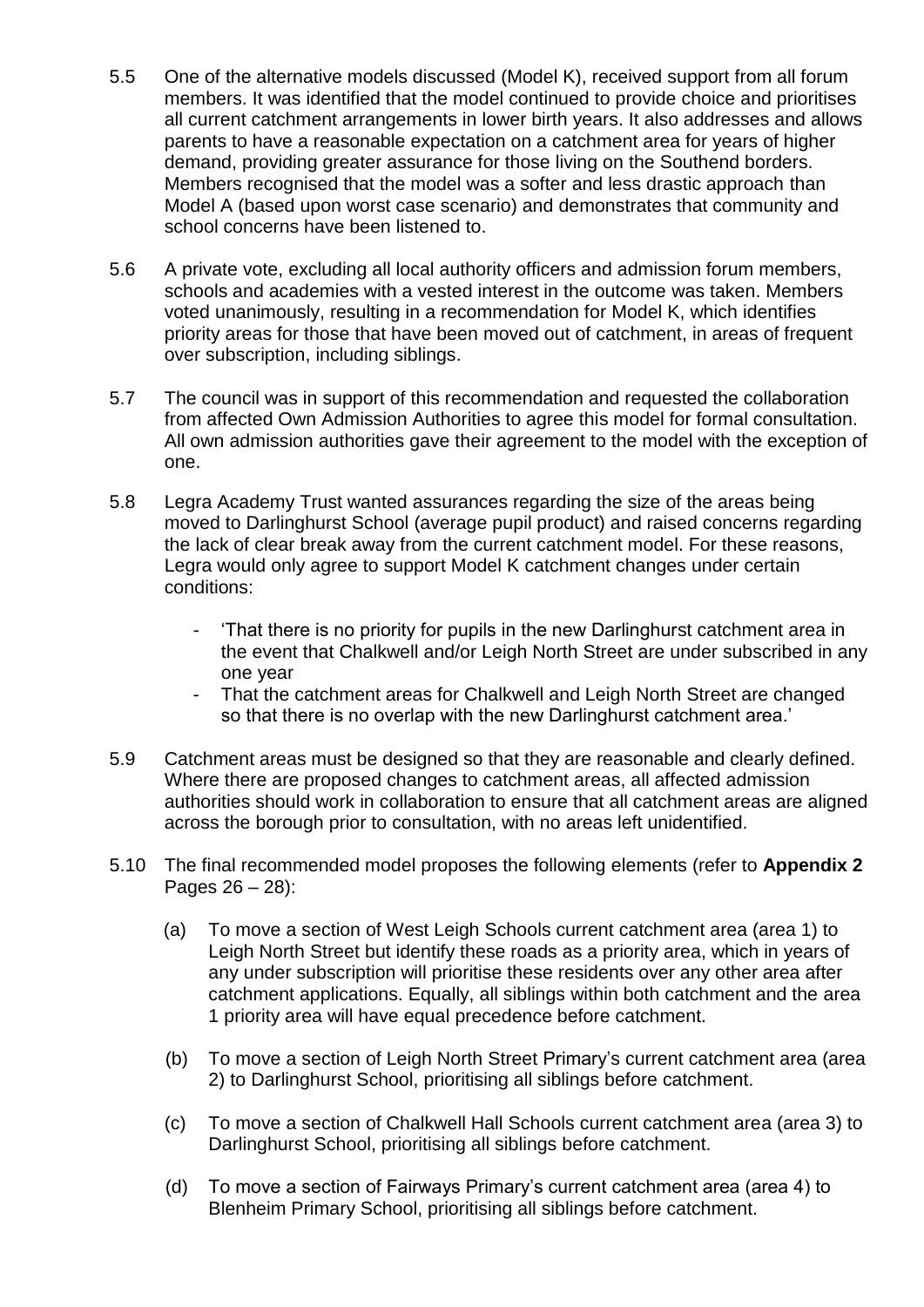- (e) To move a section of Blenheim Primary School's current catchment area (area 5 & 6) to Eastwood Primary School.
- 5.11 Roads affected by the above changes are contained with **Appendix 4.**
- 5.12 It was the wish of the Admissions Forum and the Council that the final recommendation included priority areas for current Leigh North Street Primary and Chalkwell Hall Schools within their proposed arrangements. Legra Academy Trust believes that the use of priority areas would be detrimental to Darlinghurst School's improvement journey. Therefore, in order to allow the Council to consult on the changes to catchment, it has adopted the conditions required by Legra Academy Trust in the final recommended model in 5.10 above..

## **6 Consultation**

- 6.1 When changes are proposed to Admission Arrangements, all admission authorities must consult on their Admission Arrangements that will apply for admission applications the following school year. Applications for 2019 admissions will be accepted from September 2018.
- 6.2 Consultation must last for a minimum of 6 weeks and must take place between 1<sup>st</sup> October and 31<sup>st</sup> January in the determination year. The recommendation is that consultation for Primary Community Schools begin on the 6th November 2017 running for six weeks to 15th December 2017. Own admission authorities that have worked in collaboration with the Council in relation to catchment areas have requested that the local authority include own admission authorities proposed changes within the local authority consultation document and consult on their behalf.
- 6.3 The Council and own admission authorities must consult with:
	- a) parents of children between the ages of two and eighteen;
	- b) other persons in the relevant area who in the opinion of the admission authority have an interest in the proposed admissions;
	- c) all other admission authorities within the relevant area
	- d) whichever of the governing body and the local authority who are not the admission authority;

e) any adjoining neighbouring local authorities where the admission authority is the local authority; and

f) in the case of schools designated with a religious character, the body or person representing the religion or religious denomination.

- 6.4 For the duration of the consultation period, the admission authority must publish a copy of their full proposed Admission Arrangements (including the proposed PAN) on their website together with details of the person within the admission authority to whom comments may be sent and the areas on which comments are not sought. For this purpose, although the Council will include all schools proposing changes to their catchment areas and arrangements in the consultation documentation, Own Admission Authorities will be responsible for collecting and collating consultation responses.
- 6.5 Admission authorities must also send upon request a copy of the proposed Admission Arrangements to any of the persons or bodies listed above inviting comment. Failure to consult effectively may be grounds for subsequent complaints, objections to the Office of the Schools Adjudicator and appeals.
- 6.6 Admission authorities must determine Admission Arrangements for entry in September 2019 by 28<sup>th</sup> February 2018. A Composite Prospectus of all admission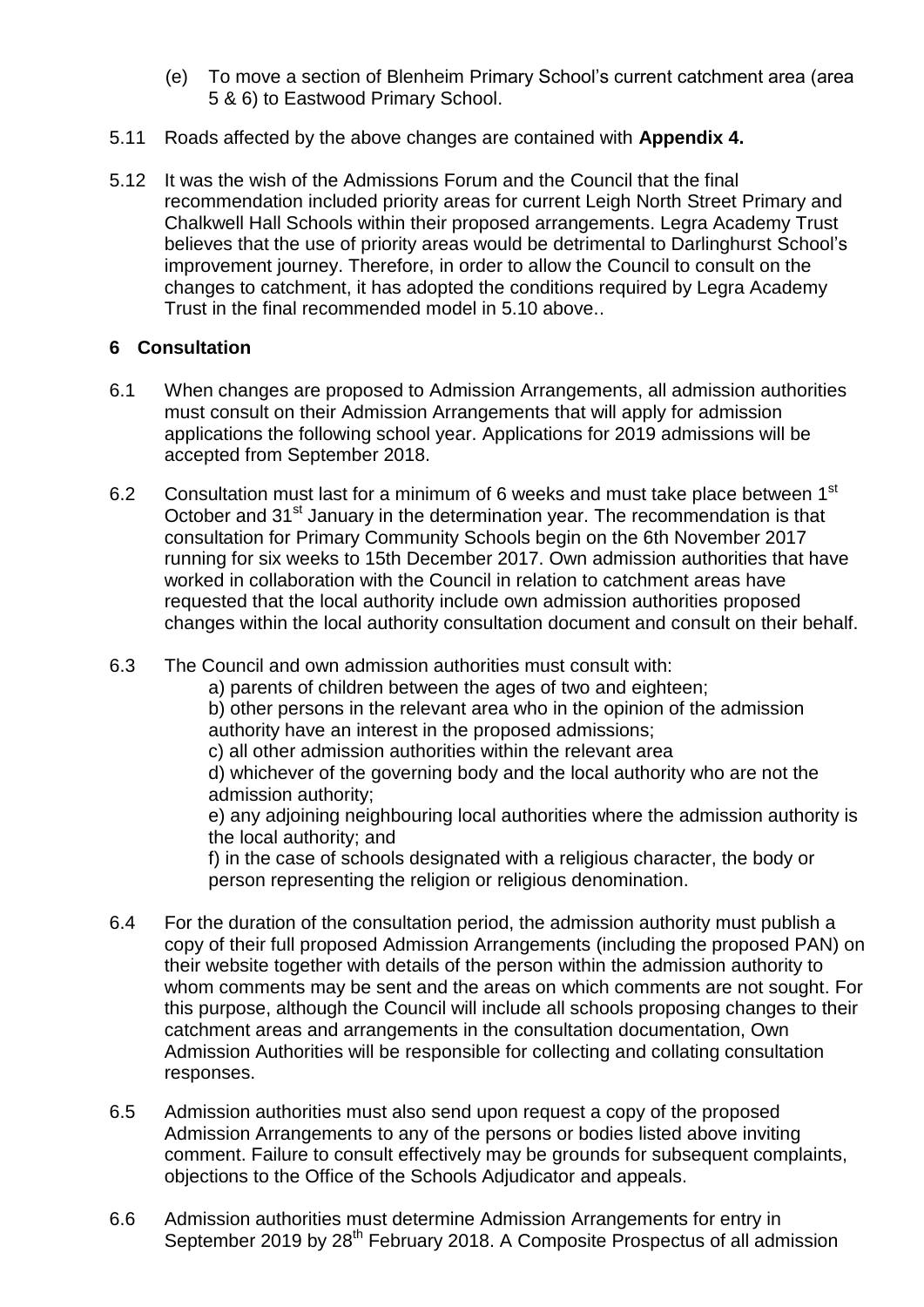authorities Admission Arrangements will be available to view and download from Southend Borough Council's website from the  $15<sup>th</sup>$  March 2018. Anyone wishing to object to the published arrangements can do so by objecting to the Office of the Schools Adjudicator from the  $15<sup>th</sup>$  March to the  $15<sup>th</sup>$  May 2018.

## **7 Other Options**

- 7.1 **Appendix 2** outlines the other options proposed by Officers of the Council and members of the community. All options were given full consideration but discounted either due to not providing a solution to the problem or not having the agreement of Own Admissions Authorities.
- 7.2 Admission Forum favoured Model K (page 22 of **Appendix 2**). The final recommendation in **5.10** (and page 26 of **Appendix 2**) is an adaptation of this model.
- 7.3 The only model which has the support and agreement from all Own Admission Authorities is the final recommendation as stated in **5.10** of this report.

## **8 Reasons for Recommendation**

- 8.1 Through consultation with community schools, there are proposed changes for the 2019 Admission Arrangements, specifically the admission criteria and therefore, if agreed in principle by Cabinet there is a requirement for a full public consultation regardless of the preferred option and outcome regarding catchment areas.
- 8.2 The current Admission Arrangements were last consulted on and approved by Cabinet six years ago. If a consultation does not take place this year for 2019 arrangements, according to the Admissions Code 2014, a consultation must take place next year for the 2020 Admission Arrangements. The recommendation is to consult for the 2019 arrangements and for the consultation to take place for six weeks in November and December 2017.
- 8.3 With regard to the proposed changes to catchment areas, if not agreed, the risk of doing nothing means that admission authorities are knowingly ignoring those schools who are unlikely to offer places to catchment children. According to the Admissions Code this would be deemed as unreasonable. The consequences would see some families being required to travel unreasonable distances (over 2 miles) to get their children to nest nearest school with available places and an increase in children being offered alternative schools from their admission preferences.
- 8.4 Officers have already begun engaging the public around changes in recommendation 2.1 and 2.2. Therefore it would be appropriate to continue to formal consultation even if the final decision was no change in relation to catchment areas.

## **9 Corporate Implications**

## 9.1 **Contribution to Council's Vision & Corporate Priorities**

These arrangements will assist pupils within the Borough to access quality learning opportunities to achieve the best possible outcomes for all children. 'Ensure residents have access to high quality education to enable them to be lifelong learners and have fulfilling employment.'

## 9.2 **Financial Implications**